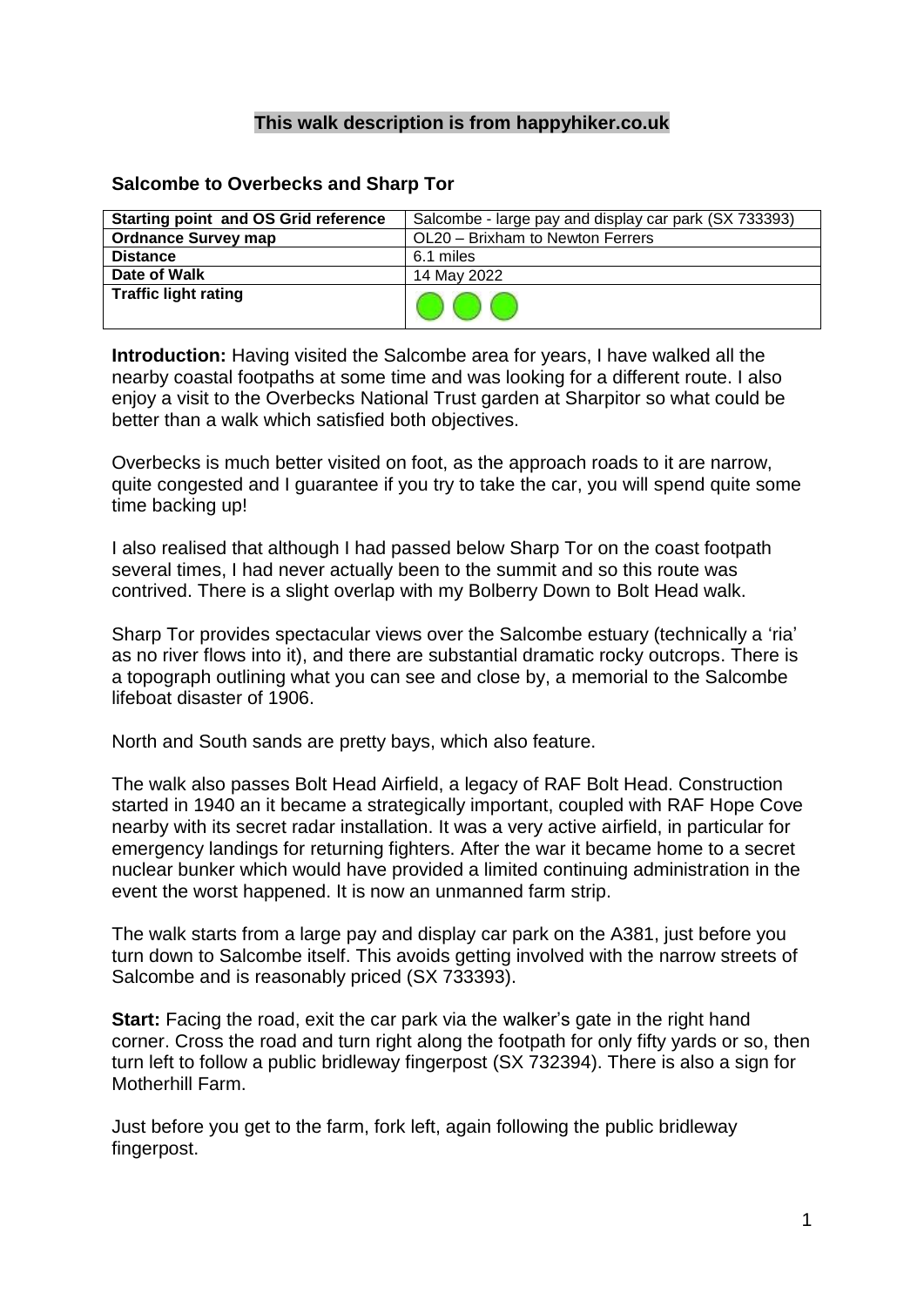The path arrives at a broad gravel drive, at a three way fingerpost. Turn right following the one for the public bridleway.

The path curves round in front of the house and then turns left at a three way fingerpost, through a gate. Continue following the public bridleway sign.

The path climbs briefly to a broader track (SX 726386). Turn left along this. There is a post on the right with a multitude of bridleway blue arrows.

Follow this broad track until it reaches the road at North Sands where you turn right along the road. However it is first worth the few yard detour to see this pretty bay.

The road climbs steeply. Continue to follow it, ignoring a junction, from where it descends to another pretty bay, South Sands.

Pass another junction and keep going. You reach a 'No Through Road' sign and a brown tourist sign for "Overbecks" (SX 728376).

Keep following the 'No Through Road' until it turns sharply right with a sign for Overbecks garden. The broad track straight ahead is the coast path to Bolt Tail.

Pass the entrance to the gardens and continue along the tarmac path, alongside the wall of the gardens. It becomes a stony path.

Shortly after leaving the Overbecks boundary wall behind, climb some steps on the left.

At SX 728371 is a memorial to the Salcombe Lifeboat Disaster. The topograph at Sharp Tor is a little further on.

From Sharp Tor, follow the path inland, behind the bench.

Arrive at a three way fingerpost (SX 723368). Turn right, for "East Soar Outdoor Experience ½ mile" and "Marlborough 4 miles".

Follow the path up the field, following the left hand boundary and ignoring a path off to the left, until you reach the farm. Here you can usually get refreshments in the barn – The Walkers Hut.

Follow the farm drive past a small airfield to a car park where there are information boards about the history of the airfield. Turn right along the road.

As you get to a road junction (SX 712380), turn right through a gateway and immediately left following a public footpath fingerpost passing a cattle grid. As the broad track you are following curves right to a barn, keep straight ahead following the path alongside the hedge.

At the end of the first field, turn right under the power lines and immediately left, to follow the left hand boundary of the next field. At the bottom of this field, turn left, following a yellow footpath arrow.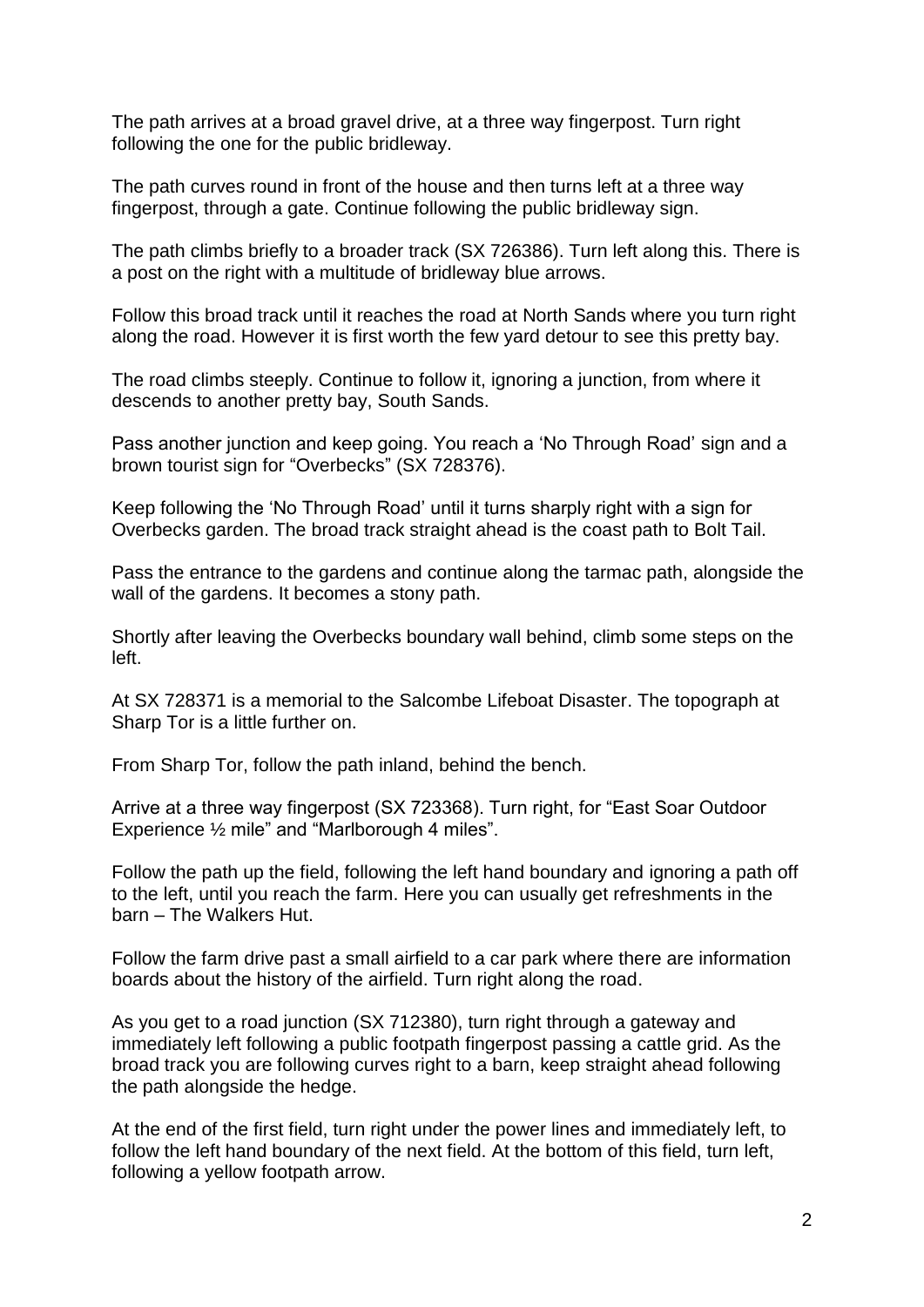The footpath skirts the edge of the caravan park at Rew. As you get to a concrete section, bear right to continue following a grassy path. At the road, turn right to follow it to a junction at Combe (SX718384).

Turn right uphill along the road for a few yards, then left up a broad, unsigned track (SX 718384). Follow it as it turns right, continuing to climb and ignoring another track off to the left.

At the road (SX 719387), turn left along it, for around two hundred yards.

At SX 718389 turn right along a broad track. This point is directly opposite the caravan site in the distance that you walked round at Rew,

At a tarmac lane, turn left and follow it round a sharp right hand bend. Just after passing Collaton Grange, turn right following the public footpath fingerpost to "Salcombe via Mary Knowle" (SX 719393).

As you approach a thatched cottage, turn right following a public footpath fingerpost (there is a sign on the corner for "Mallow Brook).

By a bench, turn right on to a broad grassy footpath which narrows as it enters the woods. Follow the obvious path, crossing a stream in the valley bottom.

At a stile, cross and turn left in the direction of the yellow arrow. The path runs up the right hand side of the house where it joins the tarmac drive. Continue to a lane and turn right.

After about two hundred yards, follow a public footpath fingerpost on the right (SX 727394), climbing steps to follow the path across the field to the diagonally opposite corner. Cross the stile and continue in the same direction, indicated by a yellow arrow,

In the next field, follow the right hand boundary to a stone stile and heads for the opposite corner of this last field. Turn right at the road to return to the car park.